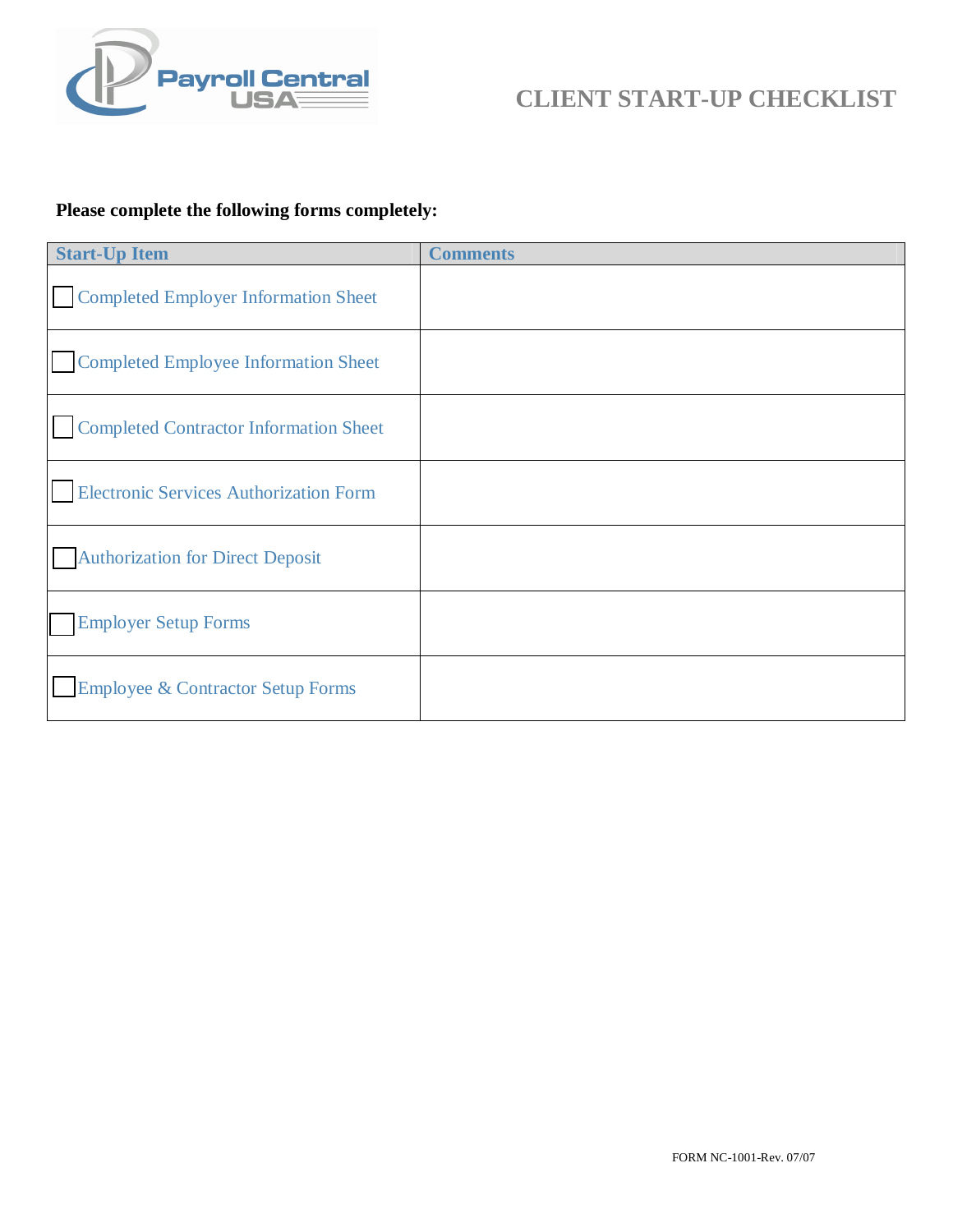

## **General Information**

| <b>Business Name</b>                                                                                    | Contact Name |
|---------------------------------------------------------------------------------------------------------|--------------|
| <b>Business Address</b>                                                                                 | Phone        |
| City, State, Zip                                                                                        | Fax          |
| Filing Name (if different)                                                                              | Email        |
|                                                                                                         |              |
| City, State, Zip<br><u> 1980 - Johann Stein, marwolaethau a bhann an t-</u>                             |              |
| O S-Corp O C-Corp O LLC O LLP O Partnership<br>O Sole Proprietor O 501c3 O Other<br><b>Company Type</b> |              |

# **Payroll Information**

| No. of 1099 contractors to be paid through payroll     | <b>Federal Deposit Schedule</b>                                            |
|--------------------------------------------------------|----------------------------------------------------------------------------|
| First Date To Run Payroll MM__/DD__/YY___              | <b>Monthly</b><br>Semi-Weekly<br>Other <b>Community</b>                    |
|                                                        | <b>State Deposit Schedule</b><br>Only applicable to states with income tax |
|                                                        | Same as federal                                                            |
| State Unemployment Insurance Rate ________% (if known) | Other                                                                      |
| Other state tax rates, if applicable:                  |                                                                            |
|                                                        |                                                                            |
|                                                        |                                                                            |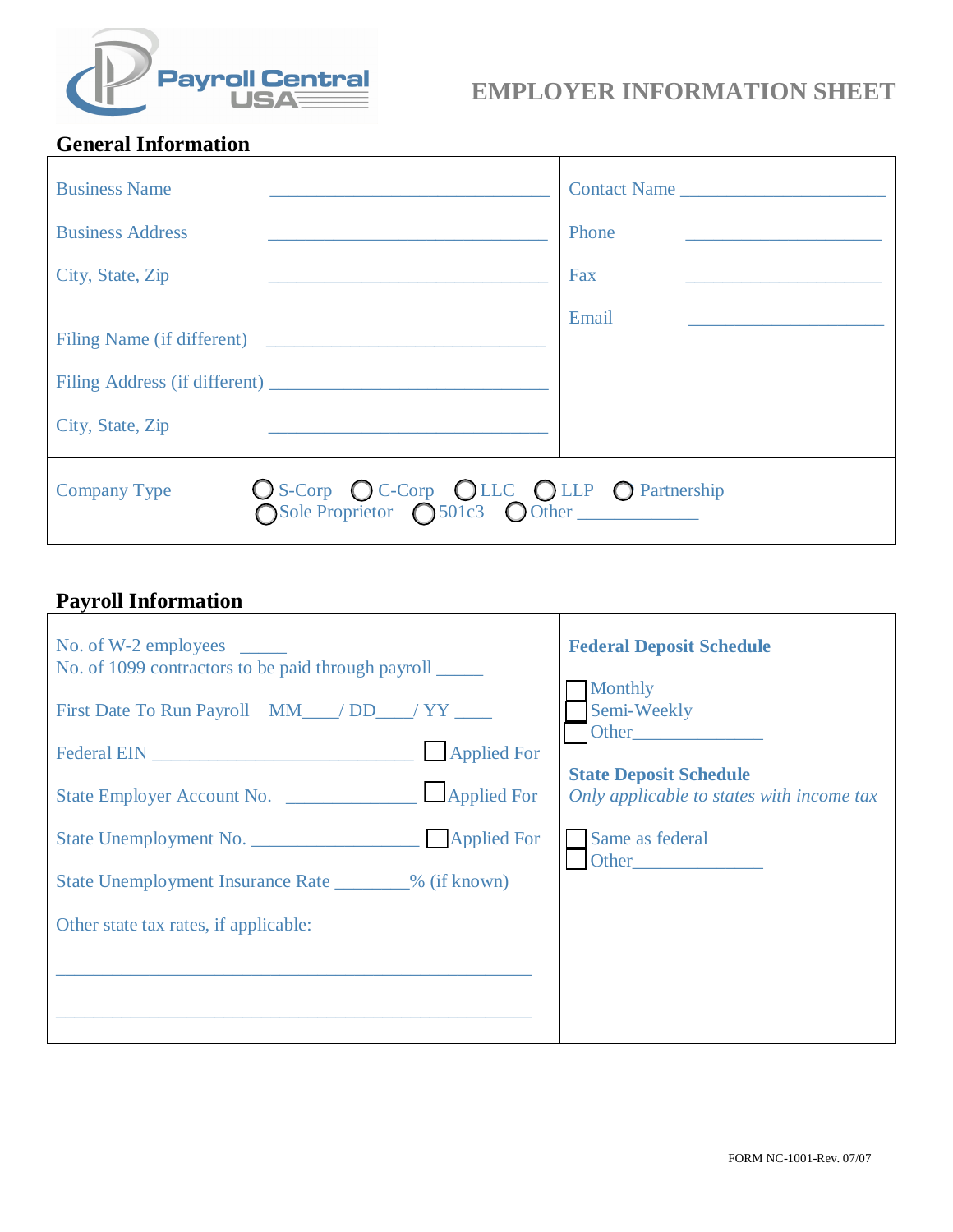| Attach any historical payroll information from this calendar year for all active and terminated<br>employees                                                                                     |
|--------------------------------------------------------------------------------------------------------------------------------------------------------------------------------------------------|
| We have not run any payroll yet this year                                                                                                                                                        |
| If you will begin using our service at the start of the $2nd$ , $3rd$ or 4 <sup>th</sup> calendar quarter (April 1, July 1, or<br>October 1), please include:                                    |
| Year-to-date wages, taxes, and deductions for each employee                                                                                                                                      |
| Dates and amounts of all payroll tax payments made to date for current year tax liabilities                                                                                                      |
| If you will begin using our service in the middle of a calendar quarter, please include:                                                                                                         |
| Year-to-date wages, taxes, and deductions for each employee as of the most recent payroll                                                                                                        |
| Year-to-date wages, taxes, and deductions for each employee as of the end of the most recent calendar<br>quarter (not applicable if you're starting in the middle of the first calendar quarter) |
| Payroll register or other summary for each payroll date in the current quarter, including total amounts for<br>each wage item, tax, and voluntary deduction on that date.                        |
| Dates and amounts of all payroll tax payments made to date for current year tax liabilities                                                                                                      |

**Notes:**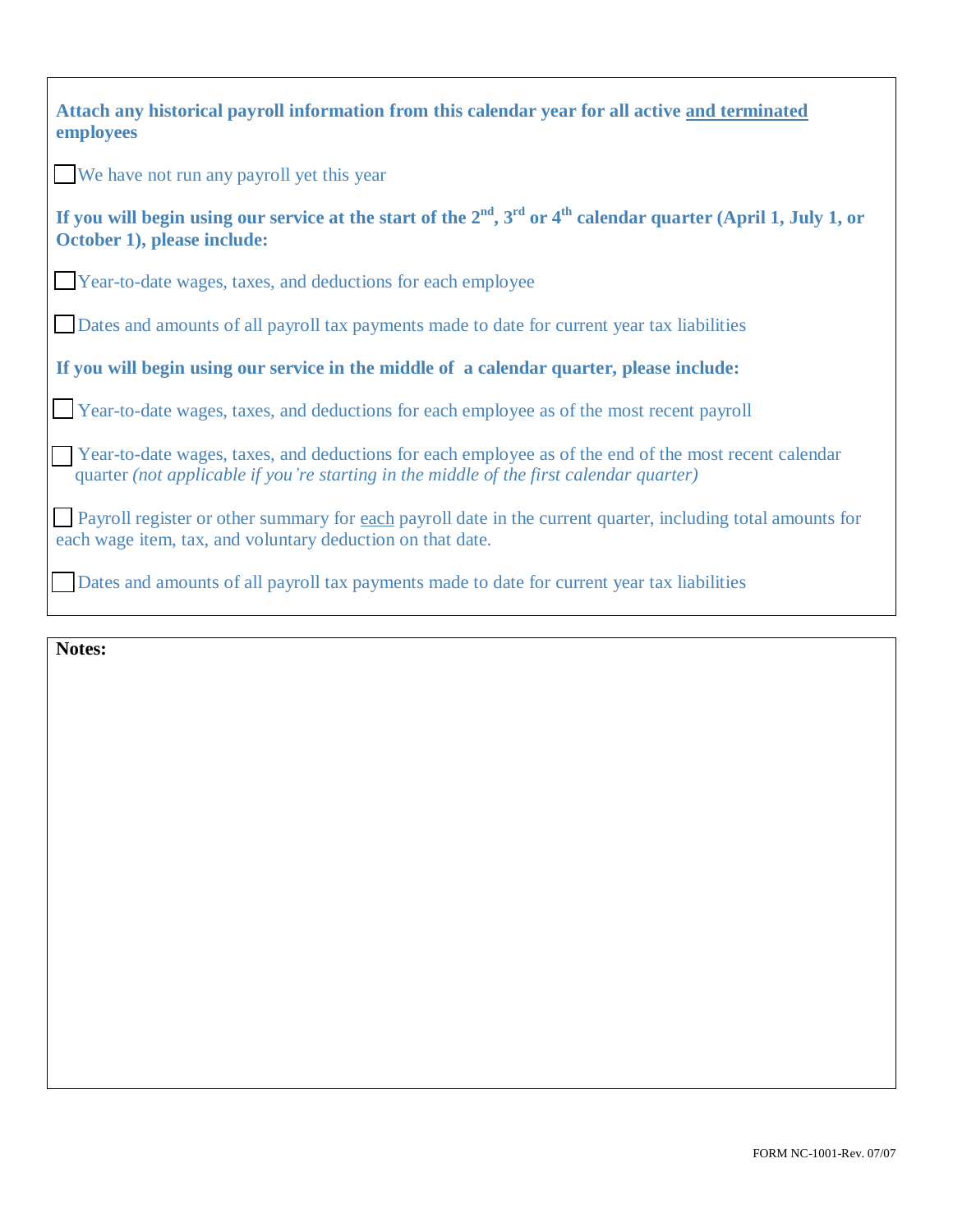

# **EMPLOYEE INFORMATION SHEET**

#### *Complete this form for each employee.*

### **General Information**

| <b>Employee Name</b> | Birth Date MM /DD /YY                         |  |
|----------------------|-----------------------------------------------|--|
| <b>Address</b>       | Hire Date MM /DD /YY                          |  |
| City, State, Zip     | Social Security No.                           |  |
| <b>Email Address</b> | $\bigcirc$ Female $\qquad$<br>OMale<br>Gender |  |

### **Direct Deposit Information**

| Will this employee be paid by direct deposit? |  |                                                                                            |  |  |
|-----------------------------------------------|--|--------------------------------------------------------------------------------------------|--|--|
| Direct deposit                                |  | $\bigcirc$ Yes $\bigcirc$ No If yes, attach completed Authorization of Direct Deposit form |  |  |

### **Tax Information**

| Please attach or specify the following information for this employee:                                                                  |
|----------------------------------------------------------------------------------------------------------------------------------------|
| Attach completed federal Form W-4                                                                                                      |
| Attach completed state withholding form<br>Only applicable if state income tax and filing status/allowances are different from federal |
| Specify any payroll taxes that this employee is exempt from, such as state unemployment, social security, or<br>Medicare:              |
|                                                                                                                                        |
| Specify any local taxes that need to be withheld from this employee's paycheck:                                                        |
| Notes:                                                                                                                                 |

# **Pay Information**

| How often will this employee be paid?                                                                        |                                                                                                                                                                                               |  |  |
|--------------------------------------------------------------------------------------------------------------|-----------------------------------------------------------------------------------------------------------------------------------------------------------------------------------------------|--|--|
| <b>Pay Frequency</b>                                                                                         | <b>Payday details</b>                                                                                                                                                                         |  |  |
| <b>O</b> Every Week<br><b>O</b> Every Other Week<br><b>O</b> Twice a Month<br><b>U</b> Every Month<br>OOther | Date(s) or day(s) employees paid<br>(e.g. $1^{st}$ and $15^{th}$ of the month)<br><b>Period Covered</b><br>(e.g. Paycheck on the $1^{st}$ covers the $16^{th}$ to the end of the prior month) |  |  |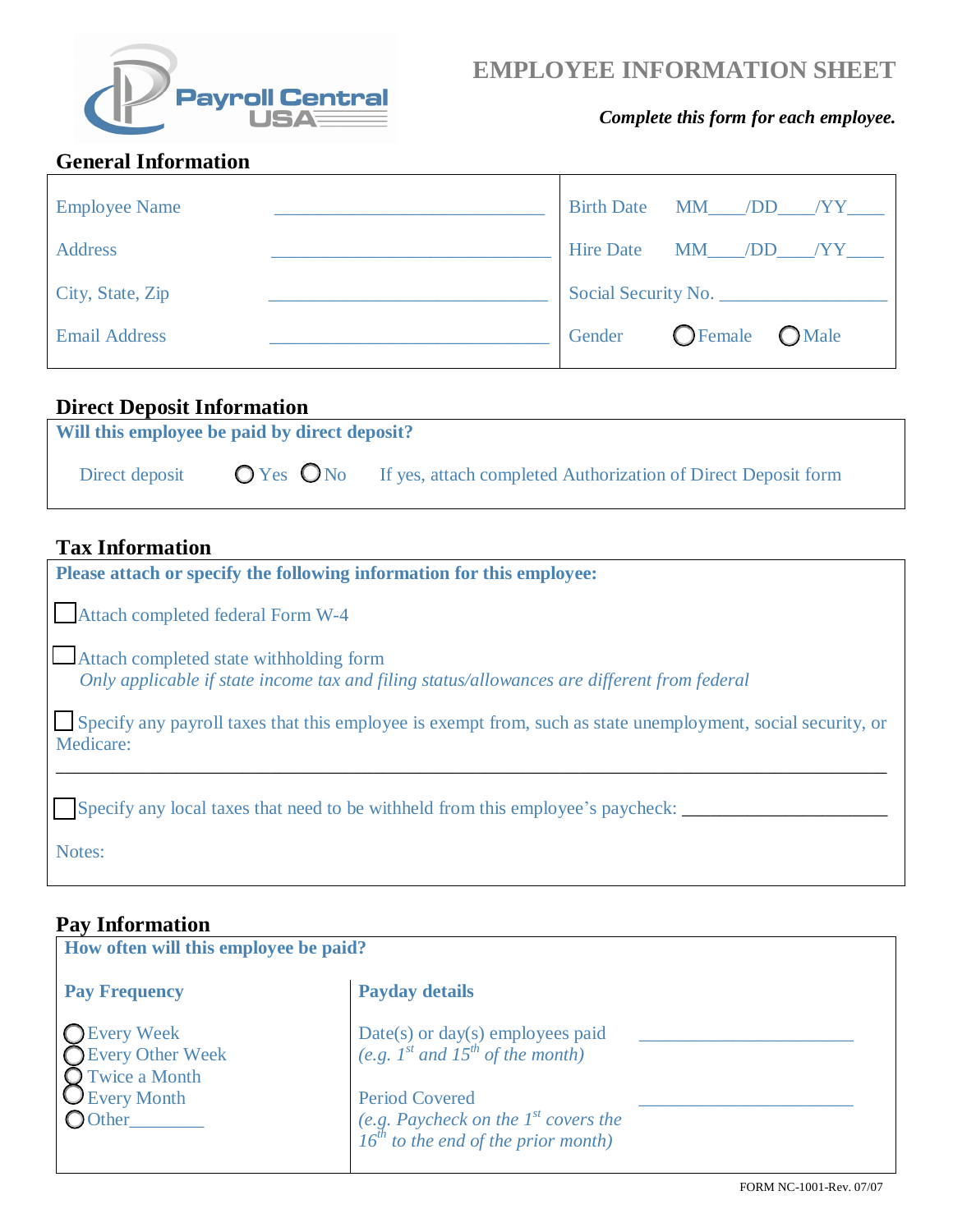| Which types of pay does this employee receive?                                                                                                                     |                                                                                                                         |                                                                                                                                                                                       |  |  |
|--------------------------------------------------------------------------------------------------------------------------------------------------------------------|-------------------------------------------------------------------------------------------------------------------------|---------------------------------------------------------------------------------------------------------------------------------------------------------------------------------------|--|--|
| <b>Salary</b><br>per<br>Hourly<br>per hour<br>$2nd$ hourly rate<br>per hour<br><b>Overtime Pay</b><br><b>Sick Pay</b><br><b>Vacation Pay</b><br><b>Holiday Pay</b> | <b>Bonus</b><br>Commission<br>Double overtime<br>Allowance<br>Reimbursement<br><b>Cash Tips</b><br><b>Paycheck Tips</b> | Clergy Housing (Cash)<br>Clergy Housing (In-Kind)<br><b>Bereavement Pay</b><br><b>Group Term Life Insurance</b><br>S-Corp Owners Health Ins.<br>Personal Use of Company Car<br>Other: |  |  |

**Select the voluntary deductions that apply and enter the \$ or % amount to be deducted from each paycheck** 

| <b>Deduction</b>                                                                                                                                                      | \$ Amount or<br>% of Gross | <b>Deduction</b>                                                                                                                                                        | \$ Amount or<br>% of Gross |
|-----------------------------------------------------------------------------------------------------------------------------------------------------------------------|----------------------------|-------------------------------------------------------------------------------------------------------------------------------------------------------------------------|----------------------------|
| Pre-tax medical<br><b>Pre-tax vision</b><br>Pre-tax dental<br>Taxable medical<br><b>Taxable vision</b><br><b>Taxable dental</b><br>401K<br>$\blacksquare$ Simple 401K |                            | 403 <sub>b</sub><br>Simple IRA<br><b>SAR SEP</b><br><b>Medical expense FSA</b><br>Dependent care FSA<br><b>Loan Repayment</b><br><b>Cash Advance Repayment</b><br>Other |                            |
| Is this employee subject to wage garnishments, such as a federal tax or child support garnishment?<br>Yes No<br>If yes, attach copies of all garnishment orders       |                            |                                                                                                                                                                         |                            |

| <b>Sick and Vacation</b>                                                                                      |                                                                                                               |
|---------------------------------------------------------------------------------------------------------------|---------------------------------------------------------------------------------------------------------------|
| If this employee earns paid time off, complete the section below; otherwise, leave blank.                     |                                                                                                               |
| <b>Sick Pay</b>                                                                                               | <b>Vacation Pay</b>                                                                                           |
| No. of Hours Earned Per Year<br>Max. hours accrued per year (if any)                                          | No. of Hours Earned Per Year<br>Max. hours accrued per year (if any)                                          |
| <b>Current Balance</b>                                                                                        | <b>Current Balance</b>                                                                                        |
| Hours are accrued:<br>$\bigcup$ As a lump sum at the beginning of year<br>Each pay period<br>Each hour worked | Hours are accrued:<br>$\bigcup$ As a lump sum at the beginning of year<br>Each pay period<br>Each hour worked |

**Notes:**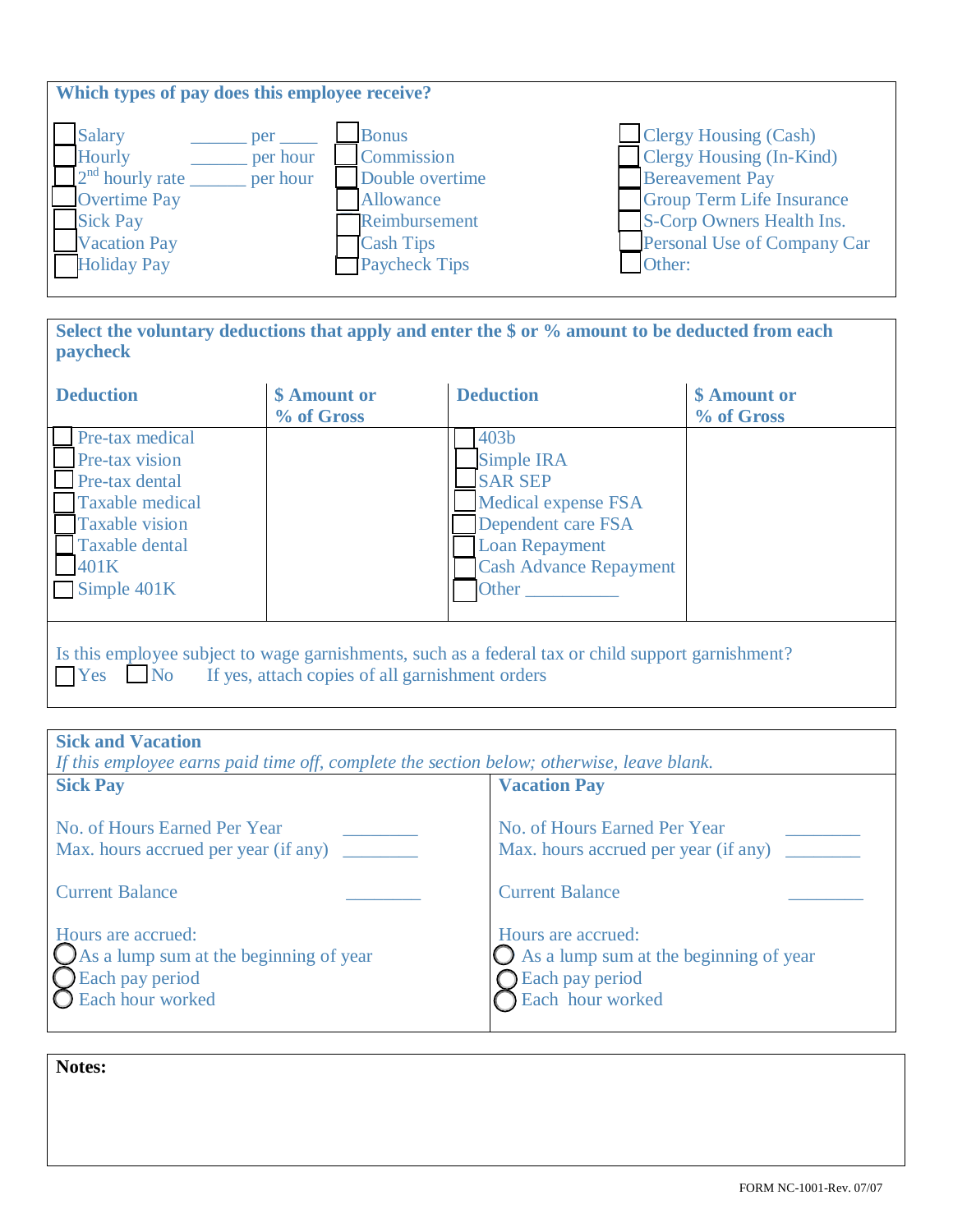

# **CONTRACTOR INFORMATION SHEET**

#### *Complete this form for each 1099 contractor.*

### **General Information**

| <b>Contractor Type</b> | OIndividual OBusiness |  |
|------------------------|-----------------------|--|
| <b>Contractor Name</b> |                       |  |
| <b>Address</b>         |                       |  |
| City, State, Zip       |                       |  |
| <b>Email Address</b>   |                       |  |
| Social Security No./   |                       |  |

#### **Direct Deposit Information**

| Will this contractor be paid by direct deposit? |  |                                                                                                            |
|-------------------------------------------------|--|------------------------------------------------------------------------------------------------------------|
|                                                 |  | Direct deposit $\bigcirc$ Yes $\bigcirc$ No If yes, attach completed Authorization of Direct Deposit form. |
|                                                 |  |                                                                                                            |

#### **Pay Information**

**Has this contractor already been paid this calendar year?**

OYes ONo

If yes, enter the total compensation and/or reimbursement amounts that you have paid the contractor during the current year.

Compensation amount \$ \_\_\_\_\_\_\_\_\_\_\_

Reimbursement amount \$

#### **Notes**